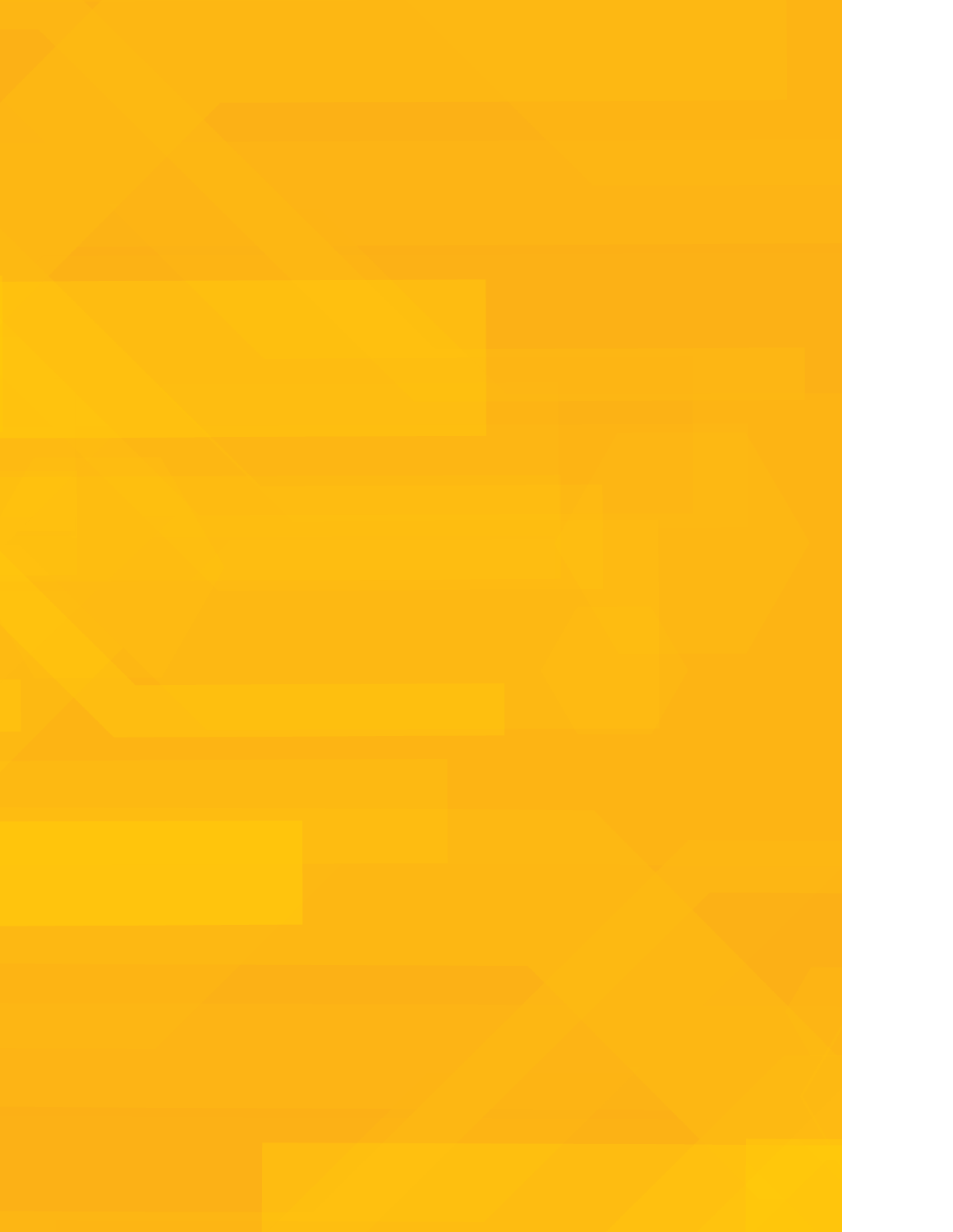### Contents

02

What Are PFAS?

05

Health Risks Associated with PFAS

06

Federal Oversight & Regulation

PFOS perfluorooctanesulfonic acid



### 08

09

PFOA perfluorooctanoic acid

Remediating PFAS Contamination

Ways to Reduce Our Exposure



University of Northern Iowa. College of Business

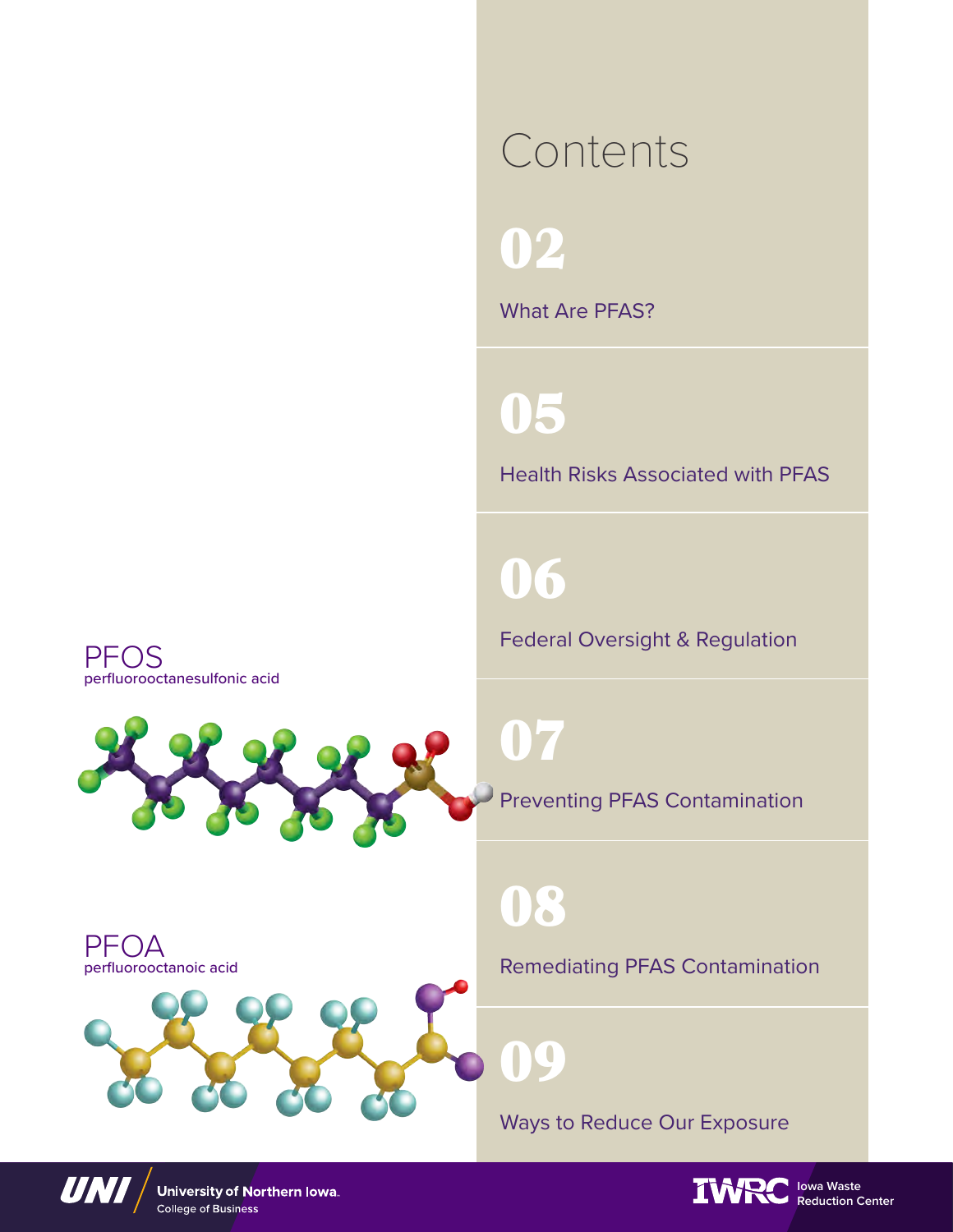### **What Are PFAS?**

Per- and polyfluoroalkyl substances (PFAS) are a group of manufactured, highly fluorinated organic compounds that have been used since the 1950s in various industrial processes and in consumer and household products. PFAS are sometimes referred to as 'forever chemicals' because they are difficult to break down and can remain in the environment indefinitely.

PFAS have been detected globally in water, soil, people and wildlife. There is growing public concern about PFAS contamination due to its widespread detection, documented toxicity in animals, and epidemiological studies which have indicated possible links to adverse human health impacts.

PFAS are valued for their oil, stain and waterresistant properties and became important in firefighting as a fire retardant called Aqueous Film Forming Foam (AFFF). AFFFs are most commonly deployed at military sites and airports. In addition, PFAS are used in industrial and consumer products to prevent corrosion, reduce friction and make products waterproof and stain-resistant. At present, there are over 4700 known PFAS compounds.

Products containing PFAS represent a wide variety of items including: food packaging, cosmetics, paints, wood treatments, and fabrics. They are also utilized in a number of industrial processes including metal-plating, mining and fracking, textile production, manufacturing of industrial chemicals and plastics, photography, and in the semiconductor industry.

PFOA and PFOS have been the most widely produced and studied of this family of chemicals. They have been used in carpets, clothing, fabrics for furniture, cookware, food packaging and other materials that are designed to resist water, oil or stains. PFOA and PFOS were voluntarily phased out of production in the United States in 2015-2016; however, these chemicals continued to be produced abroad.

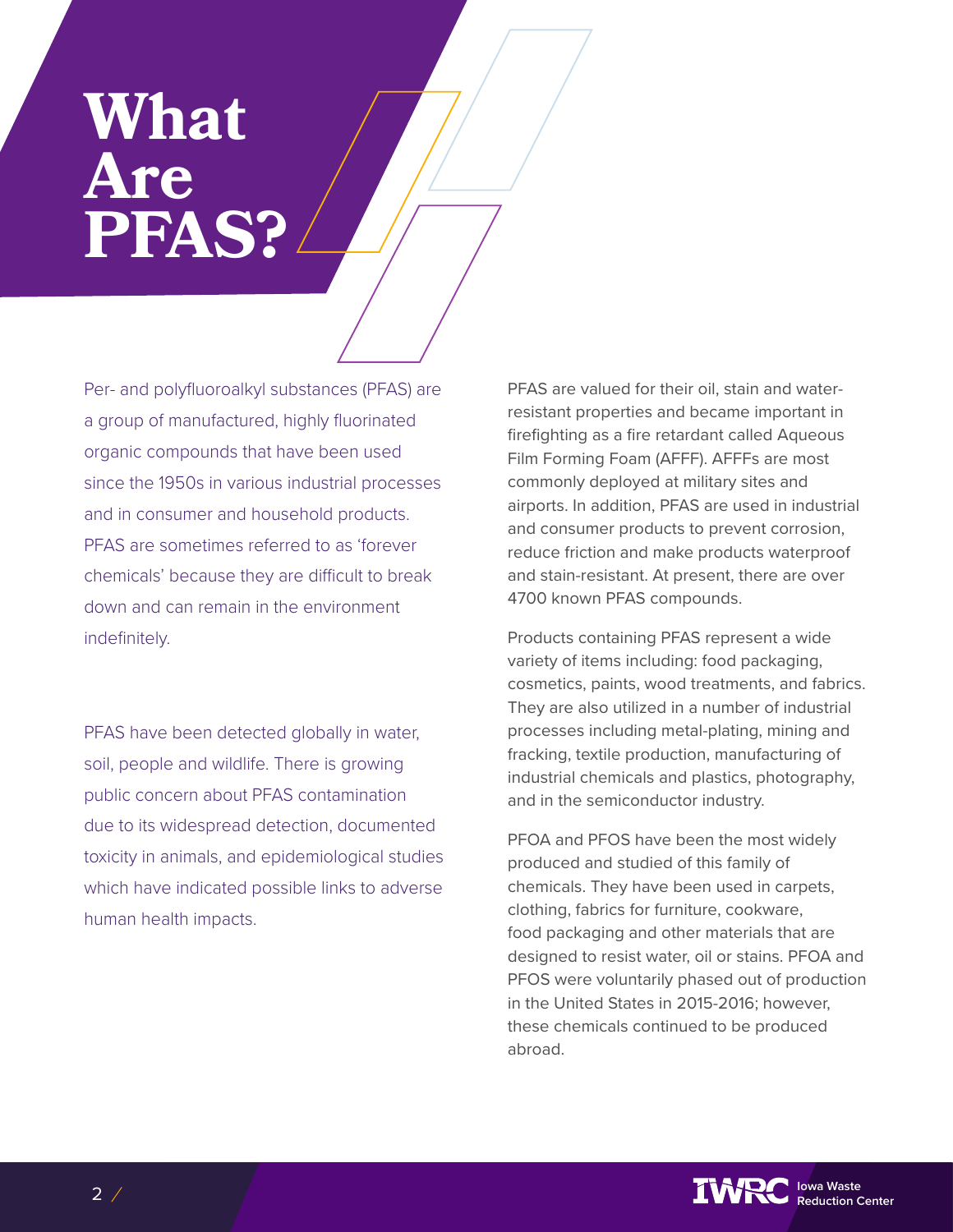**PFAS Sources** 





University of Northern Iowa. **College of Business**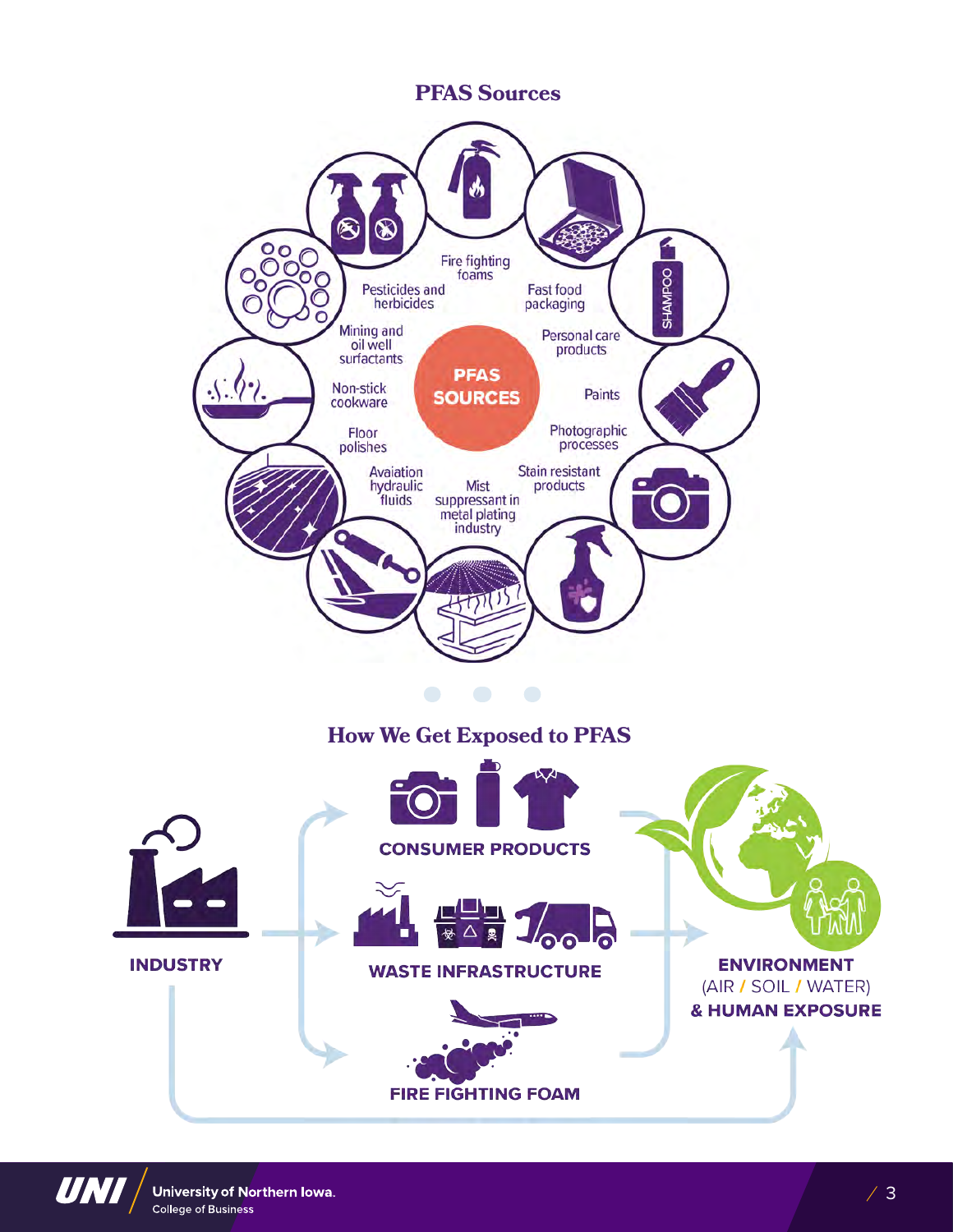

### PFAS in Our Drinking Water

- *⁄* PFAS from factories, military bases, airports or firefighting training sites that are released into the environment can be moved by natural processes into our surface water and groundwater.
- *⁄* PFAS-contaminated consumer products or industrial waste that is thrown away or deposited at landfills can leach PFAS into our soil and groundwater.

### PFAS in Our Food Sources

- *⁄* We can ingest PFAS by eating produce and animal products raised on land and water that is contaminated with PFAS.
- *⁄* PFAS contamination of some agricultural products is tied to the use of PFAS-contaminated biosolids, a fertilizer made from wastewater byproducts.
- *⁄* We can also be exposed to PFAS if our food is packaged in containers containing PFAS.
- *⁄* PFAS contamination bioaccumulates, or concentrates over time, in wildlife. In fact, PFAS have already been discovered in wild game & fish, conventional beef and dairy products, as well as produce.

### PFAS in Our Household Products

*⁄* PFAS are found in a large number of household items including stain and water resistant fabrics, nonstick cookware, cosmetics, and cleaning products such as floor polishes. Other exposure routes can include carpeting, waxes, pesticides, and herbicides.

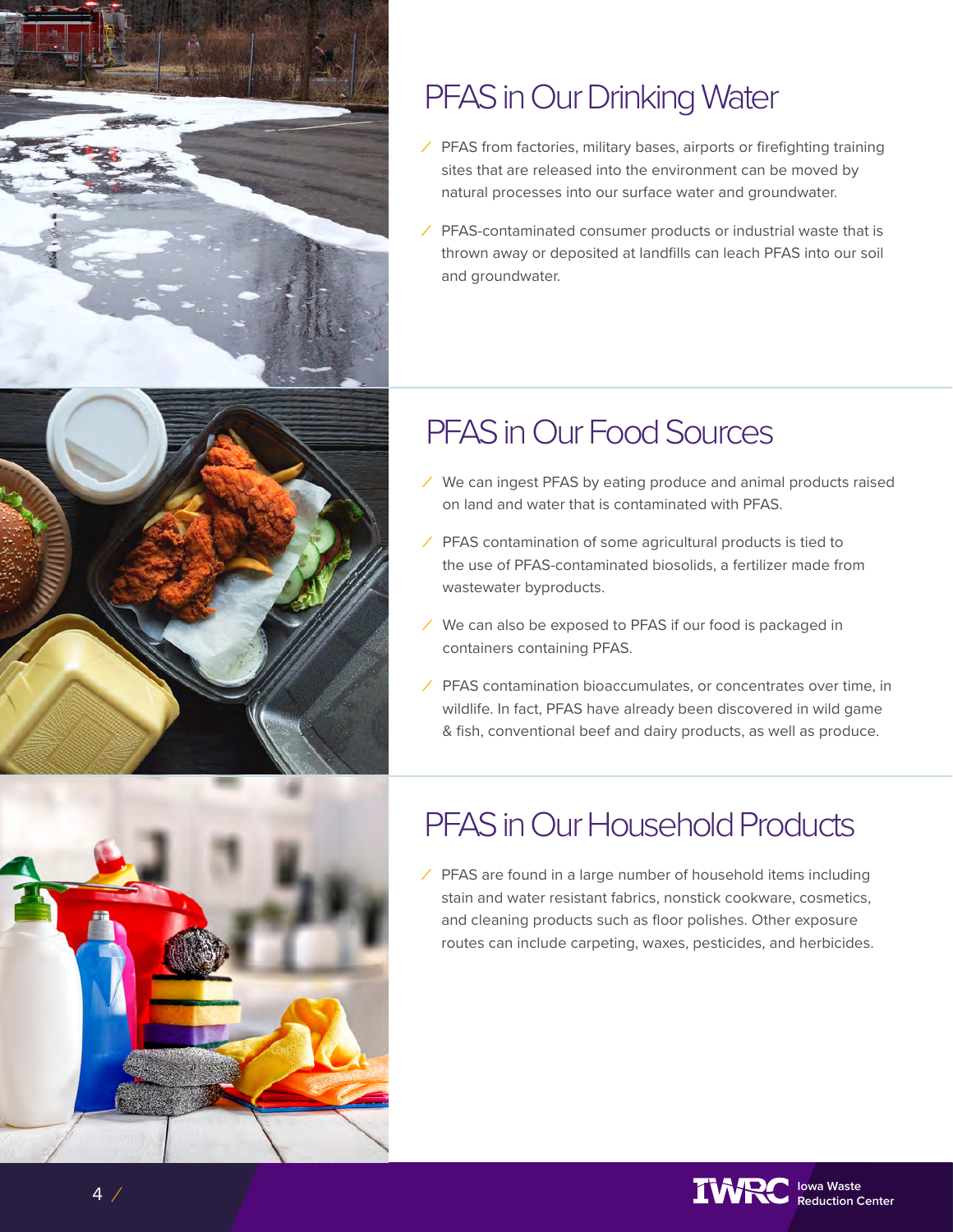## **Health Risks Associated with PFAS**

Over 95% of adolescents and adults have detectable levels of PFAS in their blood. Longterm, low-level exposure is a concern because studies indicate PFAS can remain in our bodies for 4 to 9 years, making them nearly impossible to eliminate due to our continuous exposure to these chemicals.

The EPA's current Health Advisory Level (HA) of 70ppt (parts per trillion) for PFAS only accounts for two of the 4700+ PFAS compounds that exist today. It is important to note, however, that EPA Health Advisories are not enforceable or regulatory.

Peer-reviewed laboratory studies in animals combined with human epidemiological studies indicate that exposure to PFAS at certain levels may lead to adverse health effects, including:

- *⁄* Developmental Impacts to fetuses during pregnancy and to breastfed infants that may include low birth weight and skeletal variations. Evidence also suggests that children exposed to PFAS can experience developmental effects and delays, as well as lower average weight, accelerated puberty, bone variations and/or behavioral changes.
- *⁄* Reproductive Impacts such as decreased fertility and high blood pressure in pregnant women.
- *⁄* Cancers including prostate, testicular and kidney, especially from PFOA exposure.
- *⁄* Adverse Liver Effects and tissue damage.
- *⁄* Reduced Immune System Effects including a reduced ability to fight infections and a decreased response to vaccines.
- *⁄* Hormone Disruption including thyroid hormone disruption from PFOS exposure, as well as interference with the body's other natural hormones.
- *⁄* Obesity Risk and High Cholesterol

Scientists continue to improve their understanding of the human and environmental health impacts of exposure to PFAS but the process is challenging. First, there are thousands of PFAS with varying effects and toxicity but most studies focus on a small group of these substances.

In addition, people can be exposed to PFAS in a variety of ways at varying levels over a long period of time. The impact of these chemicals on human biology can also vary depending on the different life stages in which PFAS exposure occurs. Finally, the variety of PFAS and their uses have changed over time making it difficult to track the ways we are exposed to them and to understand their environmental and human health impacts.

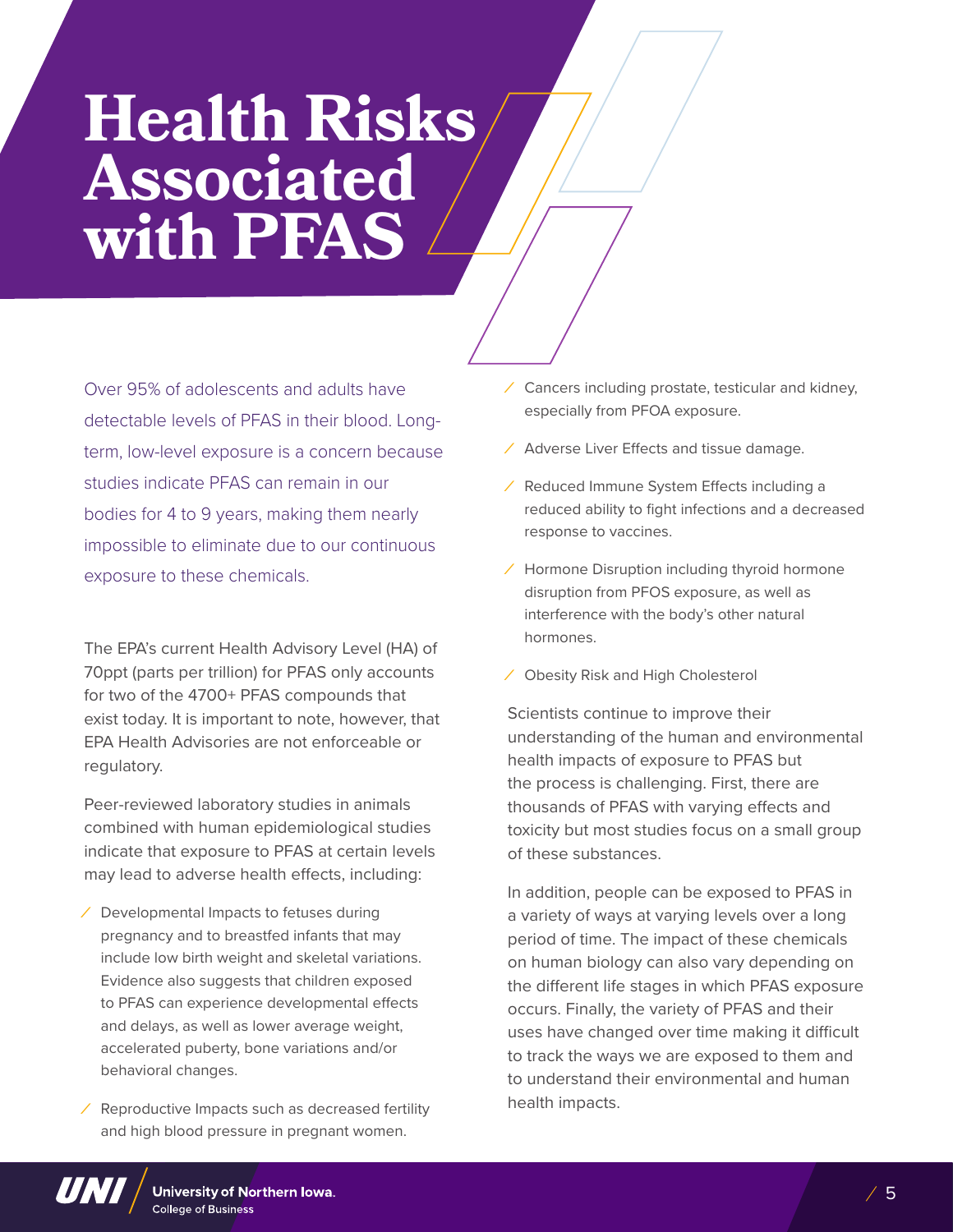# **Federal Oversight & Regulaton**





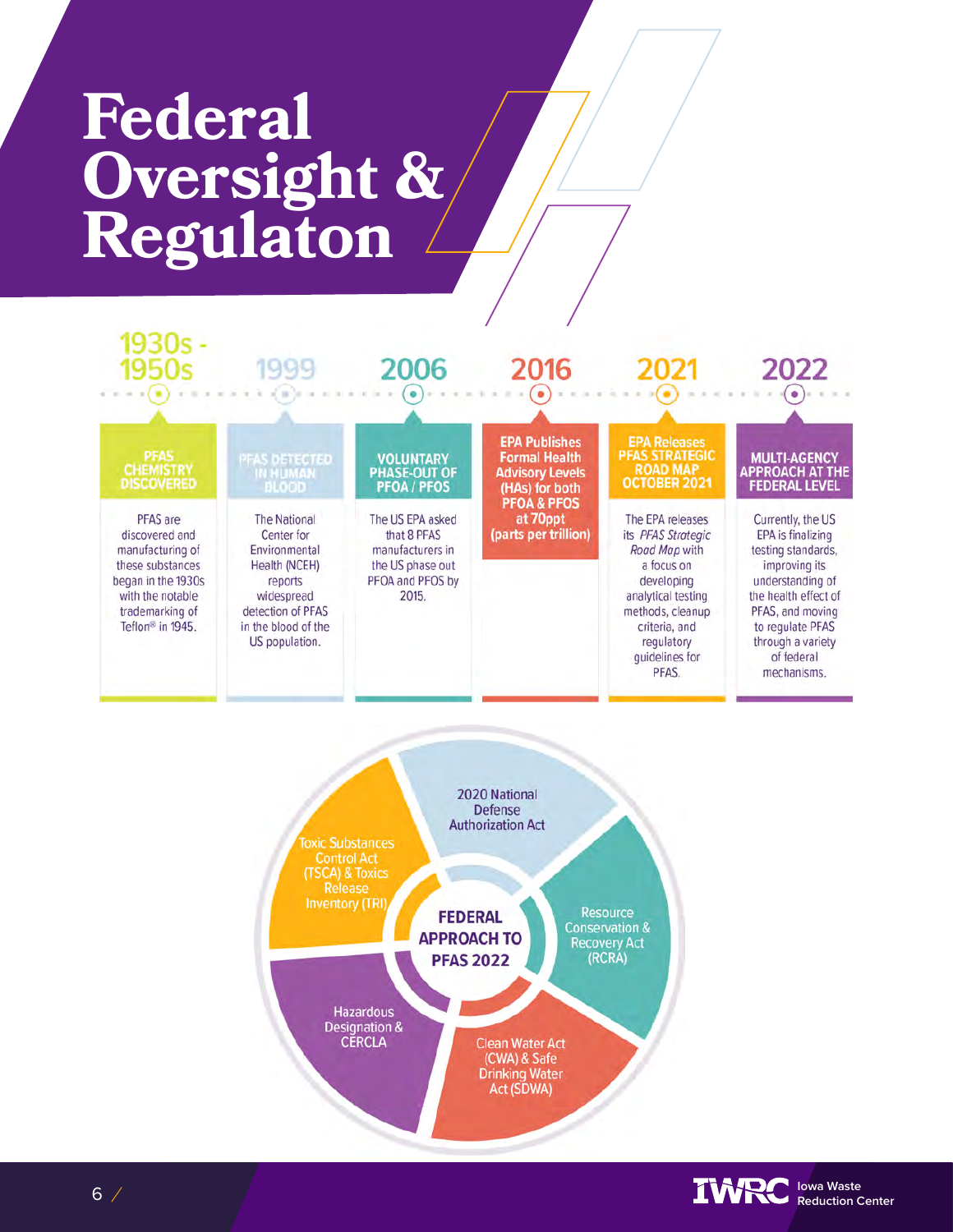# **Preventing PFAS Contamination**

#### **Firefighting Foams (AFFF or Aqueous Film-Forming Foam)**

- *⁄* Fire Departments and airports can implement risk management procedures to prevent uncontrolled releases of AFFF during maintenance, testing, and training.
- *⁄* 100+ viable alternatives to AFFF exist today that are fluorine-free and meet international aviation standards like GreenFire® Firefighting Foam (GFFF), Universal Green®, and Eco-Gel® among others.
- *⁄* Update state, federal, and military guidelines to support the use of PFAS-free firefighting foams at fire departments and airports.

#### **Food Packaging**

- *⁄* PFAS-free packaging materials include: uncoated packaging and packaging made from polylactic acid (PLA) a compostable plastic typically made from corn, bamboo (Bambu®), or palm leaf (such as Leafware®).
- *⁄* PFAS-free package coatings include: PLA (Ecotainer®, Eco-Products®, PrimeWare® and World Centric®), Clay (Bare® and Eco-Forward®), Bio-wax (Ecowax®, Paraflex NoWax).
- *⁄* Two companies, Zume and Solenis, have opensourced their recipe for PFAS-free, greaseresistant food containers to all food packaging manufacturers.

#### **Metal-Plating Industries**

- *⁄* Use EPA-approved, non-fluorinated fume suppressants. The surface-finishing industry phased out PFOS in 2015 but some replacements contain other PFAS.
- *⁄* There are five EPA-approved chrome-plating applications that are PFOS-free: Fumetrol 21 LF2, Dicolloy CRPF, HCA - 8.4, and Macuplex STR NPFX.

#### **Textiles & Furniture**

- *⁄* PFAS-free waterproof fabrics have been developed for the textile and clothing industry. For example, the maker of GORE-TEX® has designed a PFAS-free waterproof membrane called ePE as a replacement for its ePTFE membrane.
- *⁄* Manufacturers of stain resistant fabrics and furniture can replace applications such as Scotchguard® with non-fluorinated treatments that use acrylic, polyurethane or silicone-based coatings.



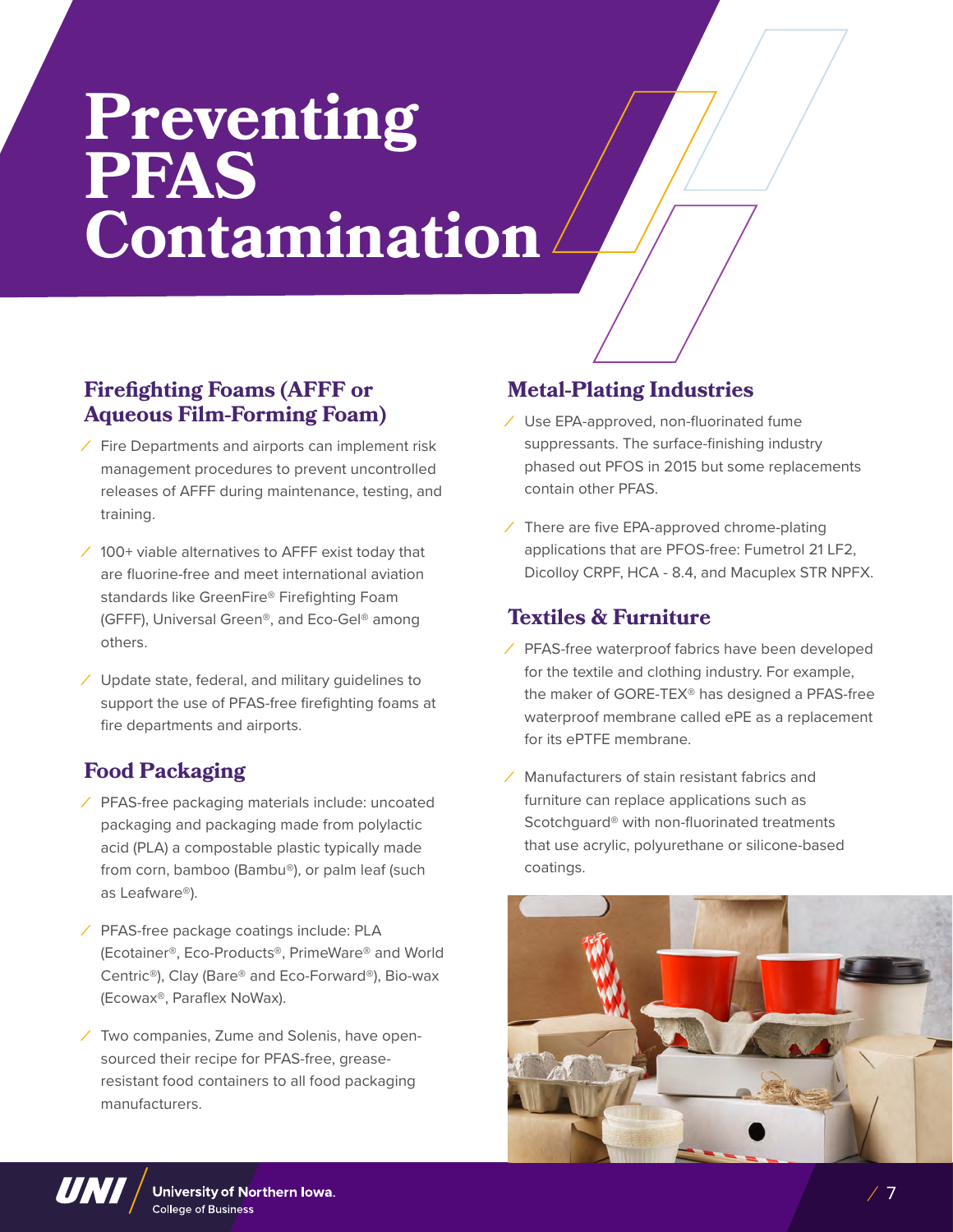# **Remediating PFAS Contamination**

Below are some of the most popular remediation methods. Questions remain however, such as how to deal with PFAS in filtering materials and whether or not there are potential byproducts of these methods, and if incineration releases PFAS into the air.

#### **Granular Activated Carbon (GAC)**

*⁄* an established and effective treatment for removing long-chain PFAS but further studies are needed on its effectiveness in removing shorter-chain PFAS. GAC can be reused after heat reactivation.

#### **Reverse Osmosis (RO)**

*⁄* an effective technology for removing contaminants by passing water through a semipermeable membrane. Pretreatment or nanofiltration may be required.

#### **Biochar**

*⁄* a carbon-rich material generated from heating biomass such as wood or manure in a low-oxygen environment. Biochar functions similarly to GAC and has been tested as a PFAS removal material.

#### **Ion Exchange (IX) Resins**

*⁄* shown to reduce PFAS concentrations to below detection limits and can be single-use or regenerable. Single-use resins appear to be more effective at PFAS removal.

#### **Incineration**

*⁄* thermal treatment of PFAS contamination in solids is believed to have a >90% removal rate at temperatures ranging from 842 - 1749.2°F and two studies in 2019 suggested low-heat treatments at 752°F achieved similar results.

#### **Oxidation**

*⁄* a method using electrical current passed through a chemical solution to oxidize PFAS contamination. PFAS removal ranged from 70% - +90% depending on the technique used.



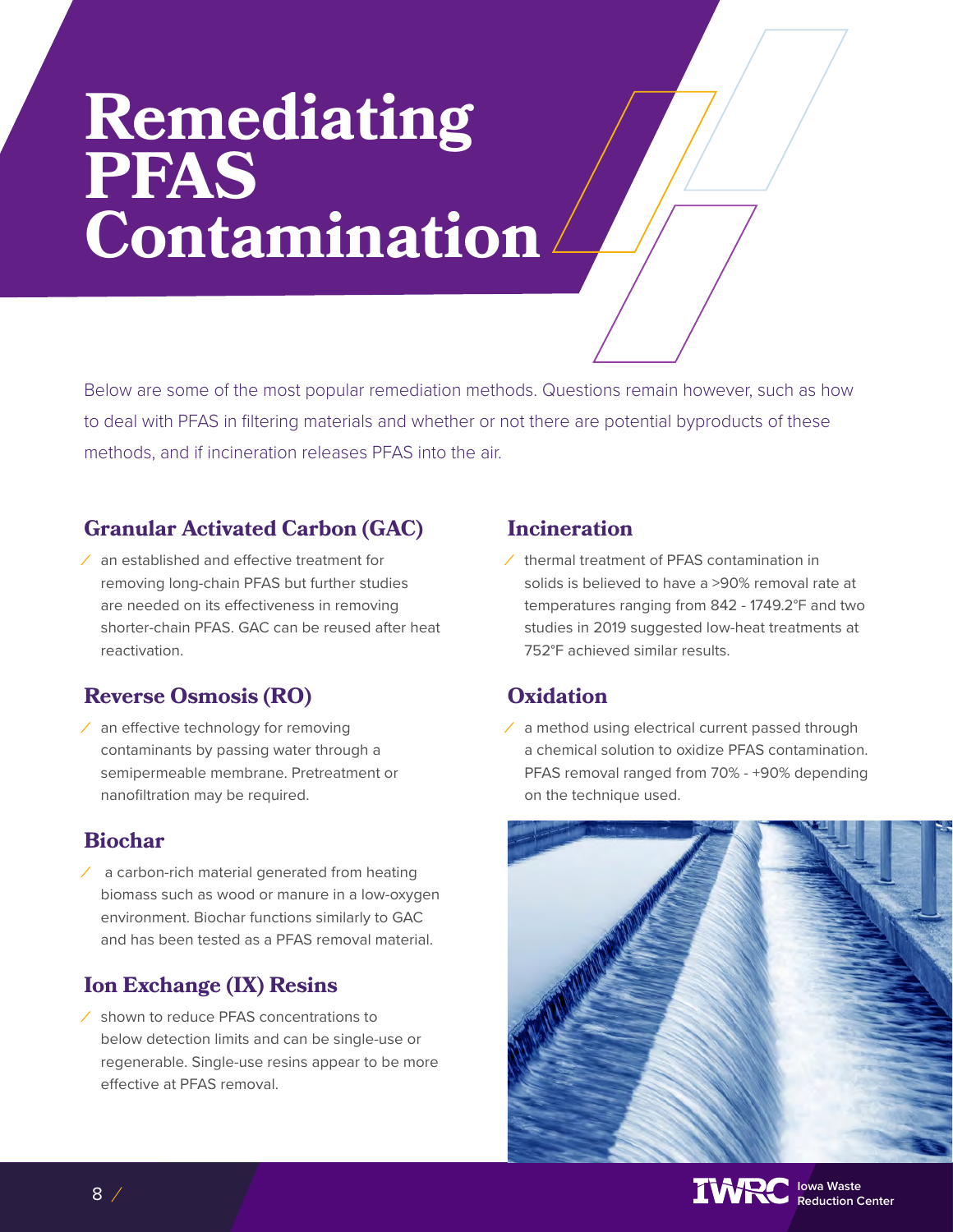## **Ways to Reduce Our Exposure**

Any effective, long-term approach to reduce our exposure to PFAS is a pollution prevention approach that seeks to reduce and/or eliminate the chemicals from production at their sources before they ever make their way into the environment and our bodies. In the meantime, there are some simple things that we can do to reduce or eliminate our exposure to PFAS:

- *⁄* Filter your household's water. Reverse osmosis, undersink two-stage filters, and activated carbon filters are some of the filtration technologies that can be used to filter out PFAS. Most under-sink reverse osmosis filters and two-stage filters have been shown to reduce PFAS by up to 94%.
- *⁄* Use common PFAS-free cookware such as cast iron, ceramic or stainless steel cooking skillets and pots.
- *⁄* Avoid grease-resistant food packaging such as those used in fast food packaging, pizza boxes, and microwaveable popcorn.
- *⁄* Avoid personal care products containing PTFE (Polytetrafluoroethylene, or Teflon®), "antiaging" cosmetics, or that contain other 'fluoro-' ingredients such as Polyperfluoromethylisopropyl Ether, or DEA-C8-18 Perfluoroalkylethyl Phosphate.
- *⁄* Support your local farmers and know where your food comes from! Try to purchase from local vendors or farmers markets that offer "chemicalfree" or certified organic crops. Gathering information about how our food is grown or raised is no doubt difficult, but connecting with our local producers is the first step to being better informed about our food.
- *⁄* Follow consumption advisories and public health guidance if your state is investigating PFAS in wildlife. PFAS can bioaccumulate and biomagnify in fish and game animals.
- *⁄* Look for PFAS-free household products such as cleaners, paints, and home maintenance products. Several big box hardware stores such as Lowe's and Home Depot have policies in place to not carry products with PFAS.
- *⁄* Discover the benefits of composting! Chemical fertilizers and pesticides can have a number of adverse environmental and health impacts. Some contain PFAS as ingredients or it can leach from their plastic containers. Iowa Waste Reduction Center has more information about community composting and local University Extension Offices, Master Gardeners group, or other local horticulturist(s) will have information about maintaining chemical-free lawns and gardens.
- *⁄* Pollution prevention (P2) at PFAS sources is key to reducing or eliminating PFAS in the environment. Find out what steps are being taken to ensure your community has access to clean, safe, PFAS-free drinking water.